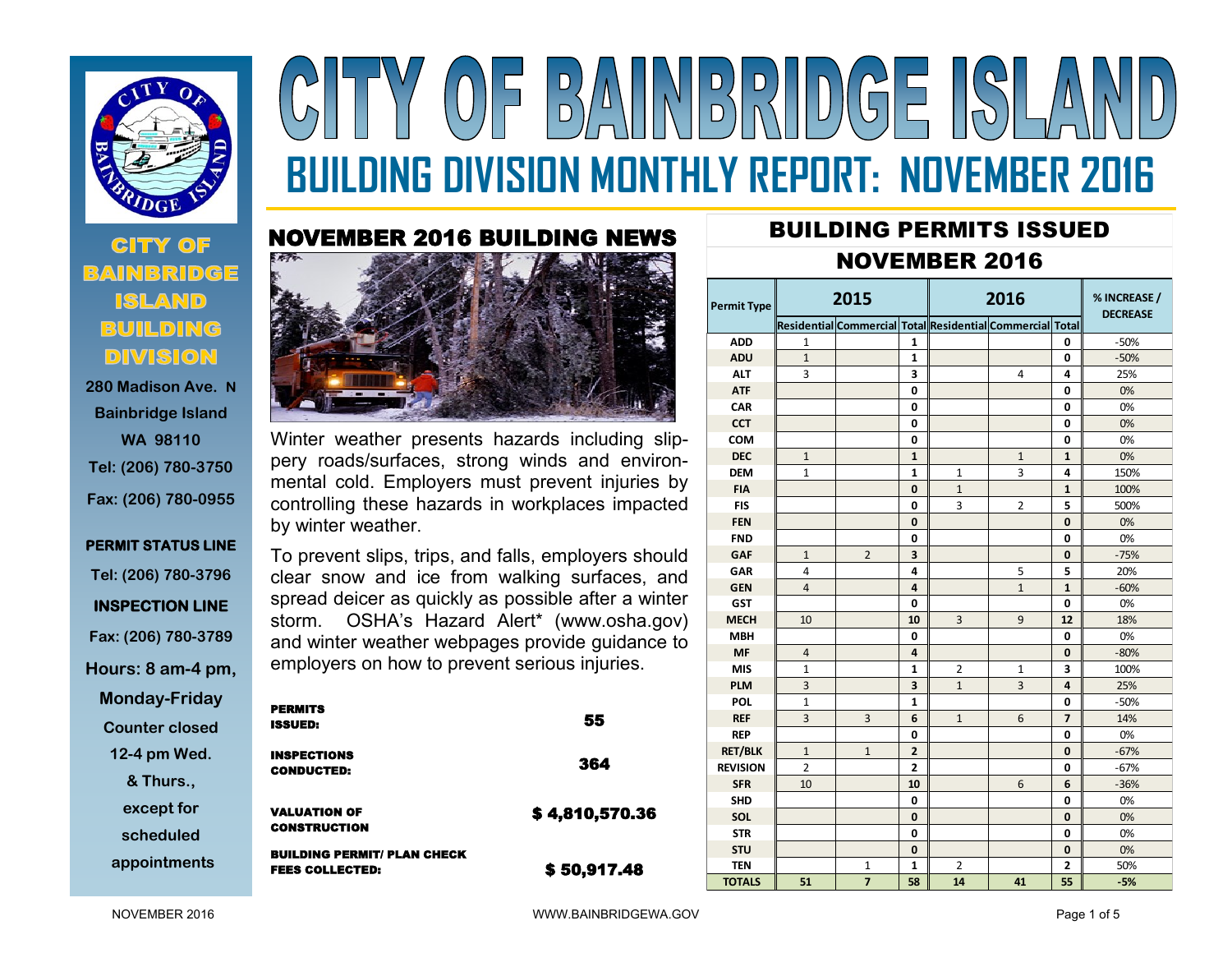| <b>Permit Type</b>                           | <b>Permit Number</b> | Applicant                           | <b>Project Description</b>                                                                                                                                                                | <b>Project Address</b>                          | Date Issued | Valuation    |
|----------------------------------------------|----------------------|-------------------------------------|-------------------------------------------------------------------------------------------------------------------------------------------------------------------------------------------|-------------------------------------------------|-------------|--------------|
| <b>Commercial Demolition</b>                 | <b>BLD21756 DEM</b>  | STATE AGENCY LANDS                  | Demo existing 24 slip marina to prepare for<br>replacement construction.                                                                                                                  | 570 WOOD AVE -<br>Marina                        | 11/03/2016  |              |
| <b>Commercial Demolition Total: 1</b>        |                      |                                     |                                                                                                                                                                                           |                                                 |             | \$0.00       |
| Commercial Fire Alarm System                 | BLD21658FIA          | CALICO TOY SHOPPE                   | Installing new Fire Alarm System                                                                                                                                                          | 290 Winslow Way E 11/22/2016                    |             | \$7,200.00   |
| <b>Commercial Fire Alarm System Total: 1</b> |                      |                                     |                                                                                                                                                                                           |                                                 |             | \$7,200.00   |
| Commercial Fire Sprinkler System             | <b>BLD21658FIS</b>   | Mayer, Connie                       | New Fire Sprinkler System for new Toy Shoppe                                                                                                                                              | 290 Winslow Way E 11/01/2016                    |             | \$50,897.00  |
| Commercial Fire Sprinkler System             | <b>BLD20884 FIS</b>  | SPORTSMAN PARK LLC                  | Install automatic fire sprinkler system throughout new<br>construction storage building                                                                                                   | 9444 SPORTSMAN<br>CLUB RD NE                    | 11/15/2016  | \$44,000.00  |
| Commercial Fire Sprinkler System             | <b>BLD20885 FIS</b>  | SPORTSMAN PARK LLC                  | Install automatic fire sprinkler system throughout new<br>construction storage building                                                                                                   | 9444 SPORTSMAN<br>CLUB RD NE                    | 11/15/2016  | \$44,000.00  |
| Commercial Fire Sprinkler System 3<br>Total: |                      |                                     |                                                                                                                                                                                           |                                                 |             | \$138,897.00 |
| Commercial Mechanical                        | <b>BLD21974</b>      | A&G LLC                             | Remove/Replace existing HVAC system with new Heat 7873 NE Day Rd<br>Pump System.                                                                                                          |                                                 | 11/18/2016  |              |
| <b>Commercial Mechanical</b>                 | BLD21952             | PNW ISLAND VILLAGE LLC              | Mechanical alteration concurrent with TEN                                                                                                                                                 | 253 NE HIGH<br><b>SCHOOL RD</b>                 | 11/21/2016  | \$25,000.00  |
| <b>Commercial Mechanical</b>                 | <b>BLD21981</b>      | THE FARM BUSINESS PARK LLC          | Install 7 new ductless heat pumps                                                                                                                                                         | 8895 Three Tree Ln<br>NE Bldg C                 | 11/28/2016  |              |
| <b>Commercial Mechanical Total: 3</b>        |                      |                                     |                                                                                                                                                                                           |                                                 |             | \$25,000.00  |
| <b>Commercial Miscellaneous</b>              | BLD21756             | WILLIAMSON LANDING MARINA           | Remove and replace existing Marina with approx. 24<br>slips                                                                                                                               | 570 WOOD AVE -<br>Marina                        | 11/14/2016  | \$520,000.00 |
| <b>Commercial Miscellaneous</b>              | BLD21920             | PNW ISLAND VILLAGE LLC              | Relocate 11 refrigerated cases. Install 40 new<br>refrigerated cases. Relocate 8 evaporator coils. Install 253 NE HIGH<br>8 new evaporator coils. Install 1 Protocol rack &<br>condenser. | <b>SCHOOL RD</b>                                | 11/30/2016  | \$330,000.00 |
| <b>Commercial Miscellaneous Total: 2</b>     |                      |                                     |                                                                                                                                                                                           |                                                 |             | \$850,000.00 |
| <b>Commercial Plumbing</b>                   | <b>BLD21947</b>      | <b>BRANDT JAMES &amp; LINDA</b>     | Emergency repair cast drain pipe                                                                                                                                                          | 230 WINSLOW WAY<br>E                            | 11/08/2016  |              |
| <b>Commercial Plumbing Total: 1</b>          |                      |                                     |                                                                                                                                                                                           |                                                 |             | \$0.00       |
| <b>Commercial Re-Roof</b>                    | BLD21963             | KISHKES LLC                         | Remove and replace existing metal roof                                                                                                                                                    | 11700<br>MEADOWMEER CIR 11/14/2016<br><b>NE</b> |             | \$13.744.41  |
| <b>Commercial Re-Roof Total: 1</b>           |                      |                                     |                                                                                                                                                                                           |                                                 |             | \$13,744.41  |
| <b>Commercial Tenant Improvement</b>         | <b>BLD21617</b>      | <b>B. I. OUTFITTERS &amp; DEPOT</b> | Tenant Improvement for new 739 sq. ft. Retail Space.                                                                                                                                      | 4664 Lynwood<br>Center Rd NE Bldg 2             | 11/08/2016  | \$10,000.00  |
| <b>Commercial Tenant Improvement</b>         | BLD21891             | PNW ISLAND VILLAGE LLC              | Relocate fixtures, cases and non-bearing partition<br>walls.                                                                                                                              | 253 NE HIGH<br><b>SCHOOL RD</b>                 | 11/21/2016  | \$55,000.00  |
| Commercial Tenant Improvement 2<br>Total:    |                      |                                     |                                                                                                                                                                                           |                                                 |             | \$65,000.00  |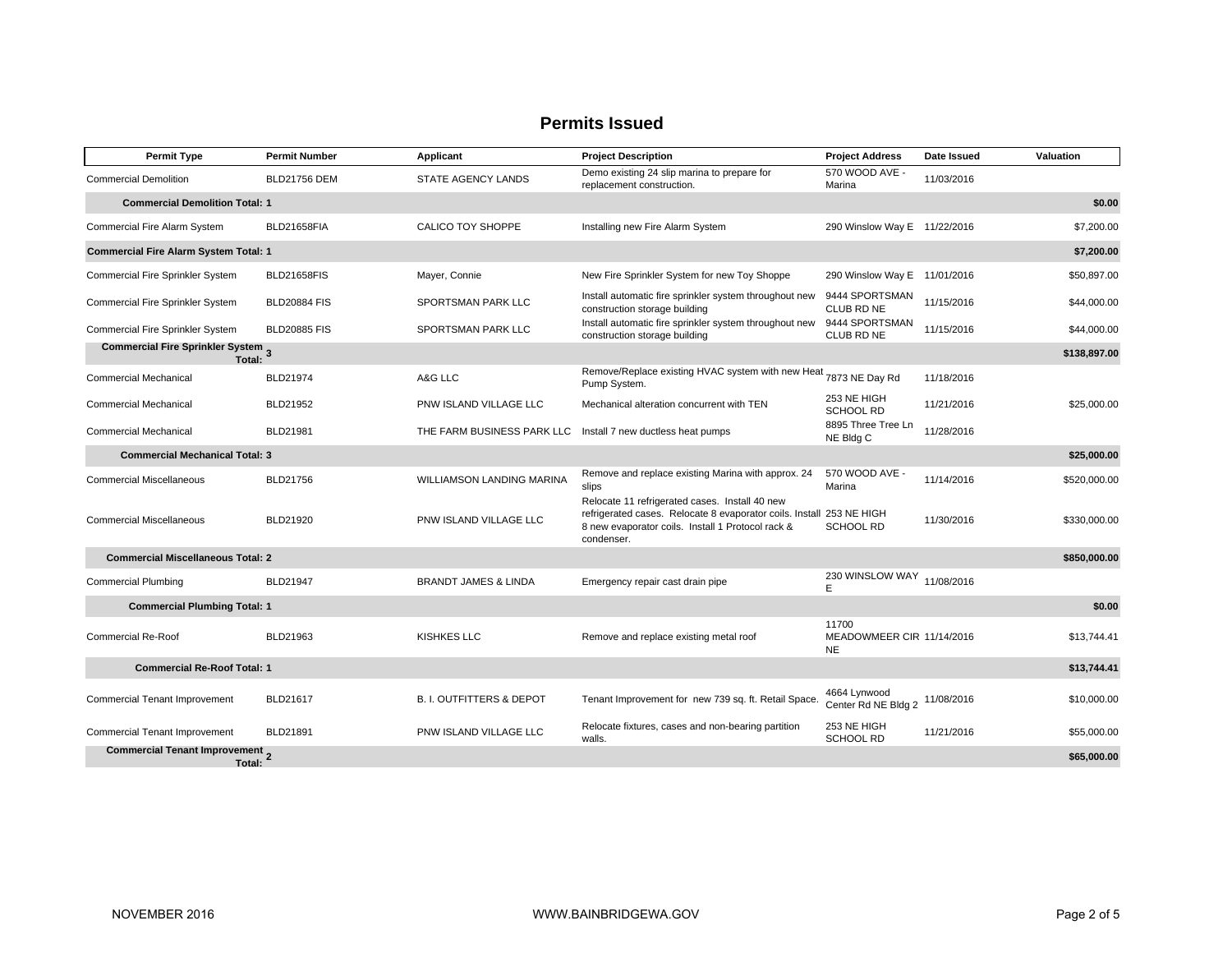| <b>Permit Type</b>                            | <b>Permit Number</b> | Applicant                                                          | <b>Project Description</b>                                                                                                              | <b>Project Address</b>                    | Date Issued | Valuation    |
|-----------------------------------------------|----------------------|--------------------------------------------------------------------|-----------------------------------------------------------------------------------------------------------------------------------------|-------------------------------------------|-------------|--------------|
| <b>Residential Alteration</b>                 | BLD21939             | <b>BROOM GEORGE</b>                                                | Replace existing windows with new. NO change in<br>sizes. NO structural work.                                                           | 15520 Broom St NE                         | 11/01/2016  | \$9.758.40   |
| <b>Residential Alteration</b>                 | BLD21931             | BRYSON DAVID L & SALLY J                                           | Remove existing brick chimney, expand existing cased<br>opening between the living and dining rooms, install<br>new wood burning stove. | 4616 New Sweden<br>Ave NE                 | 11/21/2016  | \$10,000.00  |
| <b>Residential Alteration</b>                 | BLD21862             | BRAINERD PAUL & DEBORAH                                            | Remodel Kitchen, utility and breakfast area.                                                                                            | 11111 NE HALLS<br>HILL RD                 | 11/22/2016  | \$400,000.00 |
| <b>Residential Alteration</b>                 | BLD21979             | <b>BADER CHRISTOPHER T</b>                                         | Replace existing windows with new. No change in<br>sizing, no framing work.                                                             | **NO SITUS<br>ADDRESS **                  | 11/23/2016  | \$13,855.13  |
| <b>Residential Alteration Total: 4</b>        |                      |                                                                    |                                                                                                                                         |                                           |             | \$433,613.53 |
| <b>Residential Deck</b>                       | BLD21951             | SECRETARY OF HOUSING AND<br><b>URBAN DEV</b>                       | Replace Decking & Gaurd Rail on South Deck!                                                                                             | 6856 NE West Port<br>Madison Rd           | 11/30/2016  | \$7,500.00   |
| <b>Residential Deck Total: 1</b>              |                      |                                                                    |                                                                                                                                         |                                           |             | \$7,500.00   |
| <b>Residential Demolition</b>                 | <b>BLD20555 DEM</b>  | FREESTONE FERRYVIEW LLC                                            | Demo remains of house fire that was under<br>construction.                                                                              | 654 FERRYVIEW LN<br><b>NE</b>             | 11/01/2016  |              |
| <b>Residential Demolition</b>                 | BLD21943             | <b>ISLEY WILLIAM A</b>                                             | Demo in place 1976 Mobile Home.                                                                                                         | 516 MADRONA WAY 11/04/2016                |             |              |
| <b>Residential Demolition</b>                 | BLD21645DEM          | <b>WARSINSKE MICHAEL E &amp;</b><br>NANCY KETCHAM TRUSTEES         | Demo of existing SFR, built in 1956 & Carport for New<br>SFR with attached Garage.                                                      | 10831 NE SOUTH<br><b>BEACH DR</b>         | 11/04/2016  |              |
| <b>Residential Demolition Total: 3</b>        |                      |                                                                    |                                                                                                                                         |                                           |             | \$0.00       |
| Residential Fire Sprinkler System             | <b>BLD21875</b>      | HARBOR CUSTOM HOMES LLC                                            | Installing new Residenctial Fire Sprinkler System                                                                                       | 11237 Battle Point Dr<br><b>NE</b>        | 11/02/2016  | \$9,500.00   |
| Residential Fire Sprinkler System             | BLD21937             | <b>JESSAMINE</b>                                                   | RECTOR ROBERT D & TALAVERA Install automatic fire sprinkler system in new<br>construction SFR                                           | 6361 Wing Point<br>Road                   | 11/15/2016  | \$16,500.00  |
| Residential Fire Sprinkler System 2<br>Total: |                      |                                                                    |                                                                                                                                         |                                           |             | \$26,000.00  |
| <b>Residential Garage</b>                     | BLD21804             | ROWE STEVEN P & HEYWOOD<br>ROWE LYNN D                             | Building new Detached 690 sq. ft. Garage with 170 sq. 7300 MADRONA DR<br>ft. Breezway.                                                  | <b>NE</b>                                 | 11/10/2016  | \$54,119.80  |
| <b>Residential Garage</b>                     | BLD21889             | PRINGLE NICHOLAS & SHANNON                                         | Building a new 531 sq. ft. Garage with a 576 sq. ft.<br>heated storage with bathroom above.                                             | 5783 NE CRYSTAL<br><b>SPRINGS HILL LN</b> | 11/15/2016  | \$124,907.67 |
| <b>Residential Garage</b>                     | <b>BLD21927</b>      | BLAIR STEVEN D & KELLY Y &                                         | Remove and Rebuild garage damaged in Winter 2015<br>storm. Using existing foundation.                                                   | 13002 Sunrise Dr NE 11/18/2016            |             | \$14,500.00  |
| <b>Residential Garage</b>                     | <b>BLD21898</b>      | <b>WHEALDON, THOMAS</b>                                            | Building a 760 sq. ft. detached garage/shop building<br>with a 280 sq. ft. Loft storage area. NO Plumbing.                              | 6549 NE New<br>Brooklyn Rd                | 11/22/2016  | \$49,085.40  |
| <b>Residential Garage</b>                     | BLD21950             | <b>INGLES CAROL L</b>                                              | New construction 2 car detached garage                                                                                                  | 332 Lovell Ave SW                         | 11/23/2016  | \$32,723.60  |
| <b>Residential Garage Total: 5</b>            |                      |                                                                    |                                                                                                                                         |                                           |             | \$275,336.47 |
| <b>Residential Generator</b>                  | BLD21945             | PITTS DEWAYNE W & HELEN R                                          | Installing new 11 kW Air Cooled Generator.                                                                                              | 9461 ERIC PL NE                           | 11/08/2016  |              |
| <b>Residential Generator Total: 1</b>         |                      |                                                                    |                                                                                                                                         |                                           |             | \$0.00       |
| <b>Residential Mechanical</b>                 | BLD21938             | PATTEN BRIAN & SUSAN                                               | Install 2 new 120gal LP tanks and new LP cookstove.                                                                                     | 17201 KINNEAR RD<br><b>NE</b>             | 11/01/2016  |              |
| <b>Residential Mechanical</b>                 | BLD21942             | <b>GRUBER JAMES FREDERICK &amp;</b><br><b>FALLEN SHANNON GREER</b> | Remove and replace existing Heat Pump System.                                                                                           | 11680 SUNRISE DR<br><b>NE</b>             | 11/03/2016  |              |
| <b>Residential Mechanical</b>                 | BLD21949             | <b>HOLBEIN NICHOLAS JAMES &amp;</b><br>DEBORAH HOBDEN              | Install new 100gal LP tank and LP cook stove                                                                                            | 12034 Peterson Hill<br><b>RD</b>          | 11/08/2016  |              |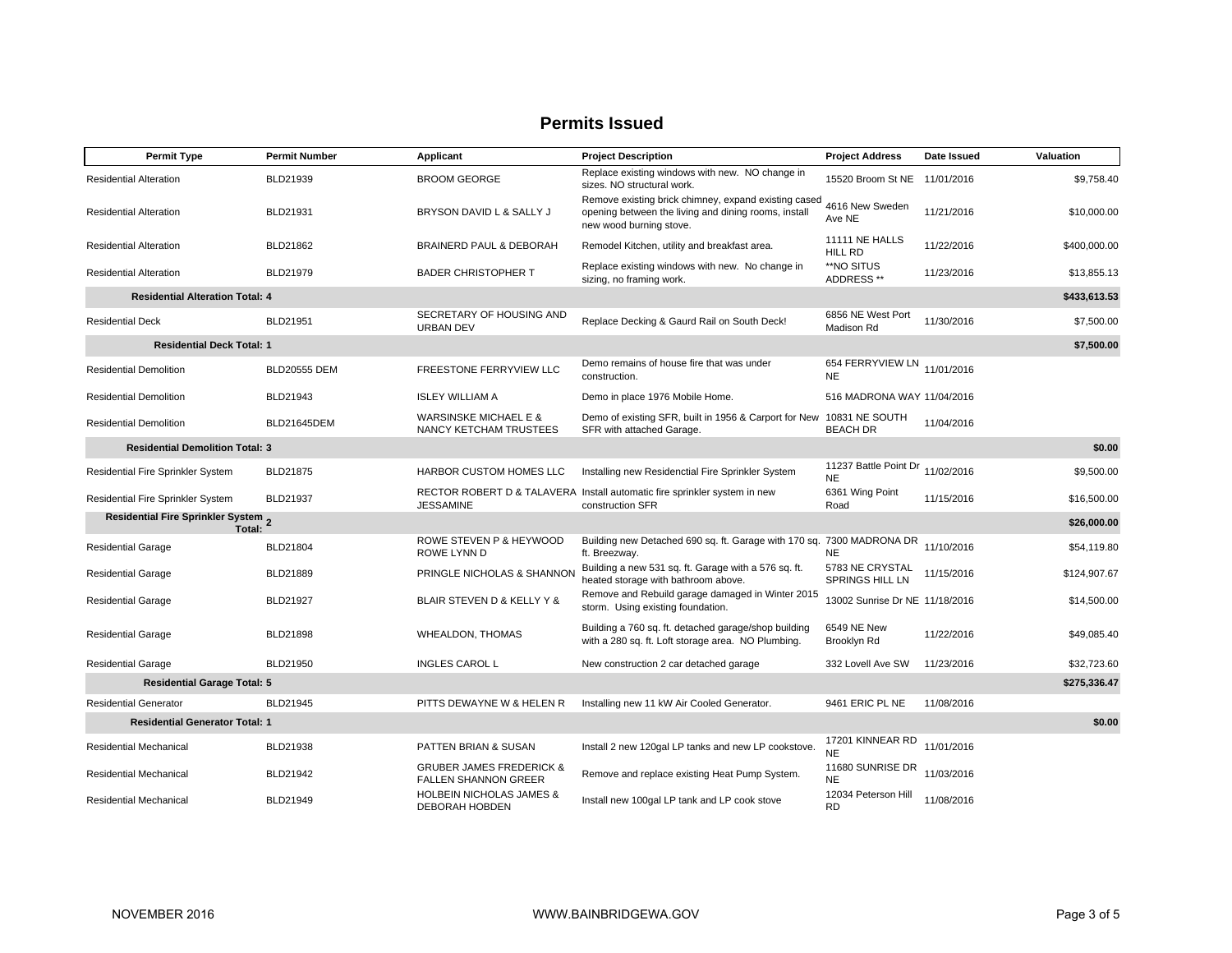| <b>Permit Type</b>                                 | <b>Permit Number</b> | Applicant                                                  | <b>Project Description</b>                                                                                                    | <b>Project Address</b>            | Date Issued | Valuation    |
|----------------------------------------------------|----------------------|------------------------------------------------------------|-------------------------------------------------------------------------------------------------------------------------------|-----------------------------------|-------------|--------------|
| Residential Mechanical                             | BLD21956             | KRESS MATTHEW H & ALLISON                                  | Install new 250gal LP tank, new LP cookstove, and<br>new LP fireplace insert.                                                 | 9415 Capstan Dr NE 11/10/2016     |             |              |
| <b>Residential Mechanical</b>                      | BLD21964             | ABELL GREGORY & KATHLEEN                                   | Replace existing heat pump                                                                                                    | 6565 NE<br>HONEYSUCKLE LN         | 11/14/2016  |              |
| Residential Mechanical                             | BLD21967             | ZALKE JOSEPH & REBECCA LIV<br><b>TRUST</b>                 | Remove/Replace existing Gas Furnance.                                                                                         | 13102 Trail Heights<br>Ct NE      | 11/15/2016  |              |
| Residential Mechanical                             | BLD21972             | DEBRUYN GILLIAM & NICHOLAS                                 | Install mini split                                                                                                            | 7746 HANSEN RD<br><b>NE</b>       | 11/17/2016  |              |
| Residential Mechanical                             | BLD21973             | <b>MESIC PENELOPE K</b>                                    | Install mini split                                                                                                            | **NO SITUS<br>ADDRESS**           | 11/17/2016  |              |
| Residential Mechanical                             | BLD21980             | REINHALTER GOVINDA R &                                     | Install new 120gal LP tank and new LP cook stove                                                                              | 10741 NE Valley Rd 11/28/2016     |             |              |
| <b>Residential Mechanical Total: 9</b>             |                      |                                                            |                                                                                                                               |                                   |             | \$0.00       |
| <b>Residential Miscellaneous</b>                   | BLD21962             | ROGERS GAIL A                                              | Replace 6 windows. 3 downstairs, 3 upstairs.                                                                                  | 2077 NE Yeomalt<br>Point Dr       | 11/10/2016  | \$4,864.04   |
| <b>Residential Miscellaneous Total: 1</b>          |                      |                                                            |                                                                                                                               |                                   |             | \$4,864.04   |
| <b>Residential Plumbing</b>                        | BLD21957             | FAST WATER HEATER CO.                                      | Installation of electric water heater                                                                                         | 10335 NE SEABORN<br><b>RD</b>     | 11/10/2016  |              |
| <b>Residential Plumbing</b>                        | BLD21961             | <b>MEDINA ANTHONY M</b>                                    | Installing new Hot Water Heater.                                                                                              | 1812 SAKAI<br>VILLAGE LOOP NE     | 11/10/2016  |              |
| <b>Residential Plumbing</b>                        | BLD21968             | <b>MUZZI TERESA F</b>                                      | Remove/Replace existing Elec. Hot Water Heater                                                                                | 6132 NE OLD MILL<br>RD            | 11/15/2016  |              |
| <b>Residential Plumbing Total: 3</b>               |                      |                                                            |                                                                                                                               |                                   |             | \$0.00       |
| <b>Residential Re-Roof</b>                         | BLD21955             | PRICE RONALD & ADKINS-PRICE<br><b>DERRILL</b>              | Remove and replace existing comp roof                                                                                         | 14740 SIVERTSON<br>RD NE          | 11/10/2016  | \$2,970.00   |
| <b>Residential Re-Roof</b>                         | BLD21966             | <b>CLAWSON JACQUELINE CARII</b>                            | reroof of approx 10 squares.                                                                                                  | 5451 Foster Road                  | 11/15/2016  | \$1,100.00   |
| <b>Residential Re-Roof</b>                         | BLD21946             | <b>HOPE ROOFING &amp;</b><br><b>CONSTRUCTION</b>           |                                                                                                                               | **NO SITUS<br>ADDRESS **          | 11/28/2016  | \$2,860.00   |
| <b>Residential Re-Roof</b>                         | BLD21866             | <b>HOPE ROOFING &amp;</b><br><b>CONSTRUCTION</b>           | Tear off old Comp and replace with new Comp.                                                                                  | **NO SITUS<br>ADDRESS **          | 11/28/2016  | \$3,080.00   |
| <b>Residential Re-Roof</b>                         | BLD21870             | <b>HOPE ROOFING &amp;</b><br><b>CONSTRUCTION</b>           | Tear off and replace with new.                                                                                                | 10211 NE Roberts<br>Rd            | 11/28/2016  | \$2,200.00   |
| <b>Residential Re-Roof</b>                         | BLD21738             | <b>HOPE ROOFING &amp;</b><br><b>CONSTRUCTION</b>           | Tear off and replace with new shingles.                                                                                       | 13389 Manzanita Rd<br><b>NE</b>   | 11/29/2016  | \$5,940.00   |
| <b>Residential Re-Roof Total: 6</b><br>\$18,150.00 |                      |                                                            |                                                                                                                               |                                   |             |              |
| Residential Single Family Residence                | BLD20555 REV-1       | <b>FREESTONE INC</b>                                       | ** Reissue of burned house** New SFR with attached 654 FERRYVIEW LN<br>garage - Unit 4                                        | <b>NE</b>                         | 11/02/2016  | \$452,149.68 |
| Residential Single Family Residence                | BLD21718             | KLOVEN EINAR & HOLLY A                                     | Building a new SFR with 1,544 sq. ft. 1st floor, 1,368<br>2nd floor, 624 sq. ft. Attached garage and 248 sq. ft. of<br>decks. | 10060 NE<br>Springwood Lane       | 11/03/2016  | \$495,467.92 |
| Residential Single Family Residence                | BLD21645             | <b>WARSINSKE MICHAEL E &amp;</b><br>NANCY KETCHAM TRUSTEES | New SFR with attached Garage.                                                                                                 | 10831 NE SOUTH<br><b>BEACH DR</b> | 11/04/2016  | \$839,623.74 |
| Residential Single Family Residence                | <b>BLD20924</b>      | BLUE MOON LAND CO LLC                                      | Building a new SFR for Lot 5, previously lot 046                                                                              | 4661 FLYING GOAT<br>AVE NE - SFR  | 11/18/2016  | \$353,720.69 |